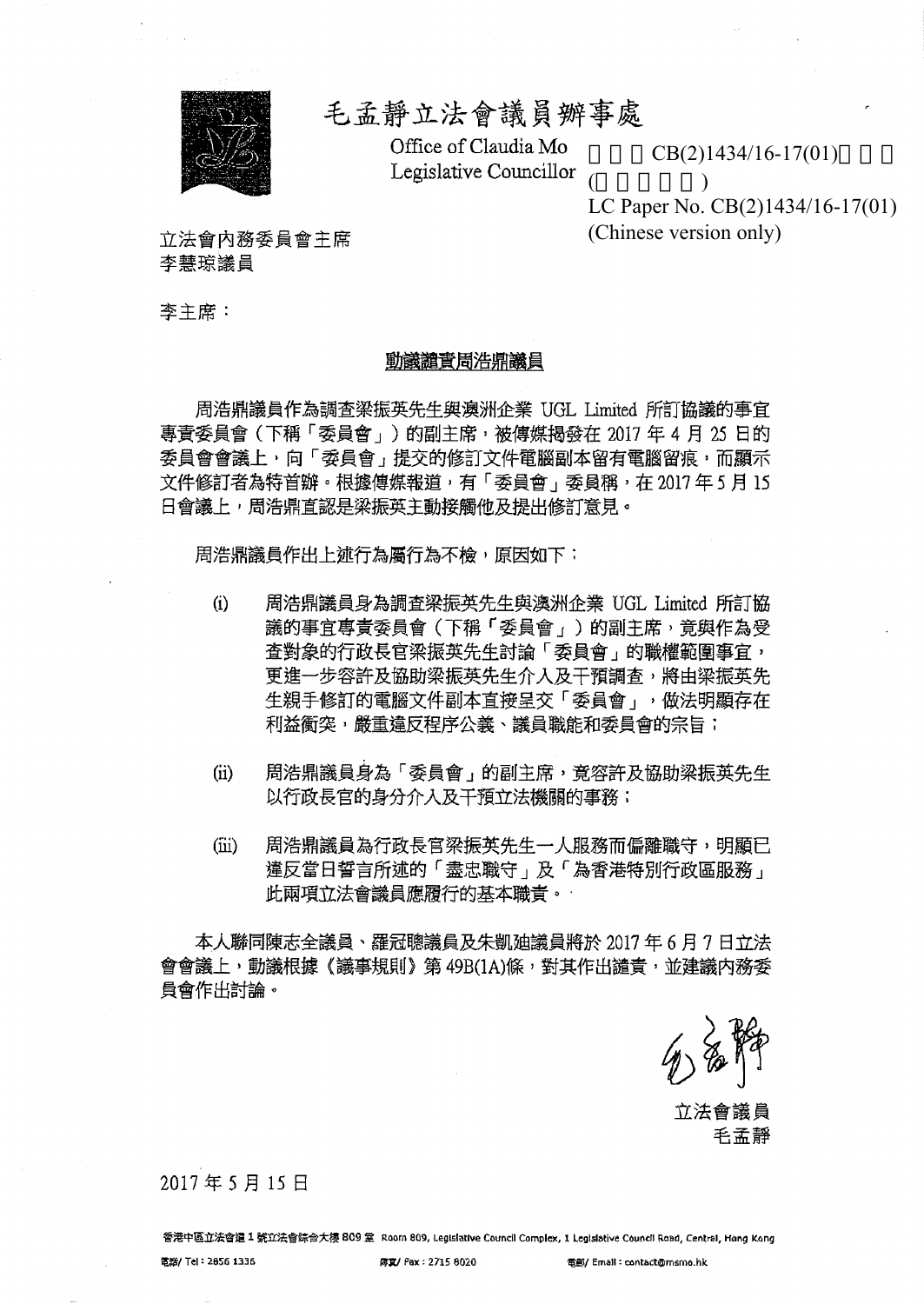

毛孟靜立法會議員辦事處 Office of Claudia Mo Legislative Councillor

## 2017年6月7日的立法會會議 毛孟靜議員根據《議事規則》第49B(1A)條 動議譴責周浩鼎議員的議案 議案措辭

鑑於周浩鼎議員行為不檢(有關詳情一如本議案附表所述),本會根據《基本 法》第七十九(七)條對其作出譴責。

智港中區立法會超 1 號立法會綜合大樓 809 室 Room 809, Legislative Countil Complex, 1 Legislative Countil Road, Central, Hong Kong